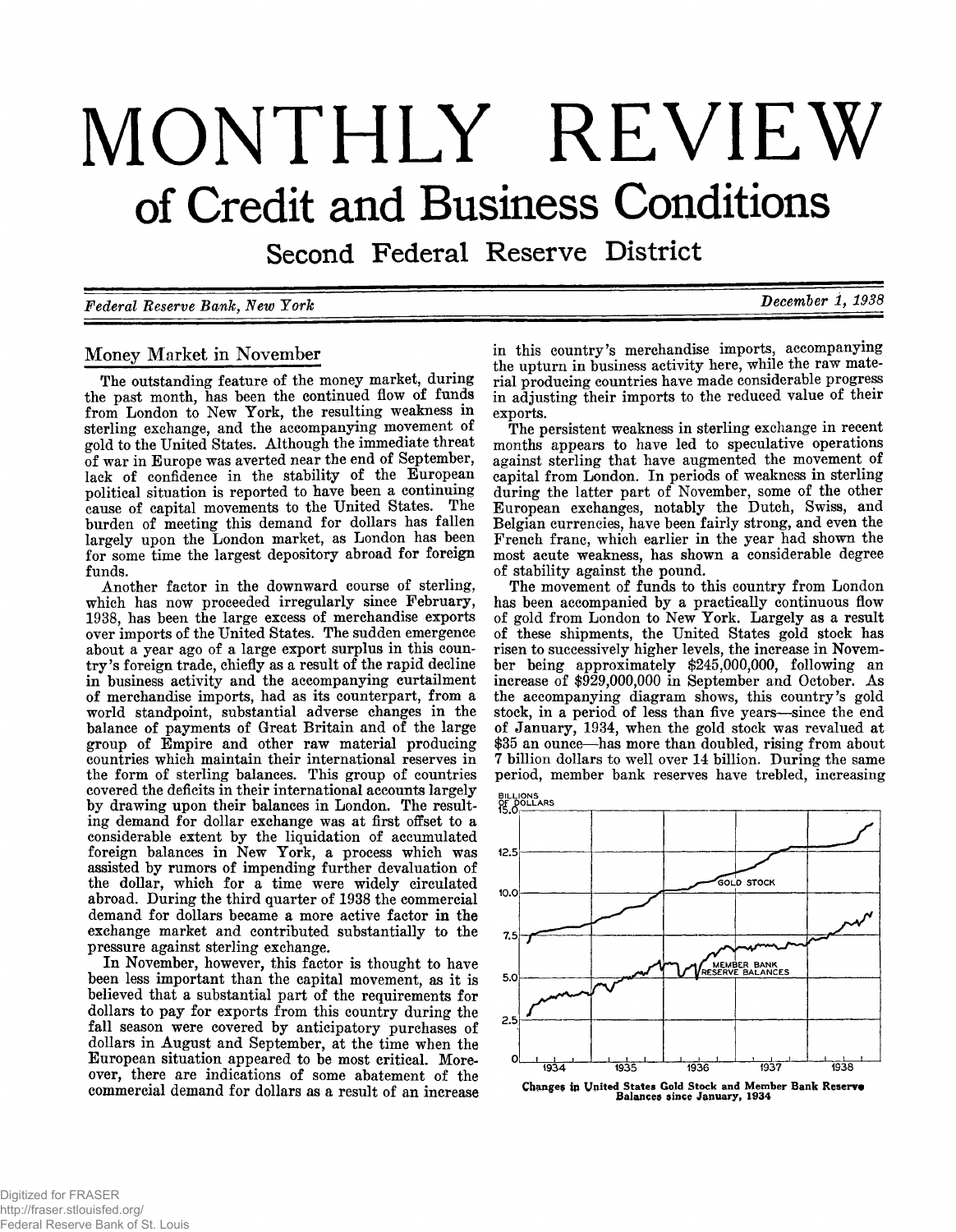**from less than \$3,000,000,000 to over \$8,800,000,000. The increase in bank reserves has been somewhat less in absolute amount than the increase in the gold stock, largely because of the rising trend of currency circulation in** this country. At times the volume of member bank **reserves has been affected also by other factors, such as large changes in Treasury balances with the Federal Reserve Banks, silver purchases, the gold sterilization policy from December, 1936 to September, 1937, and the desterilization of gold by the Treasury in September, 1937, and again in 1938. But in general, the rise in bank reserves has been roughly parallel to, and has had its origin chiefly in, the increase in the gold stock.**

**Excess reserves, despite the increase of nearly 75 per cent in the percentages of reserves which member banks are required to maintain against their deposits, have now risen above the previous peak which was reached in December, 1935. This movement may be interrupted during the next month by the holiday currency demand, and, in the event of an issue of Government securities on December 15 to raise new money for the Treasury, by cash payments for such securities, but these influences are temporary factors and will not permanently offset further gold inflows.**

**A considerable part of the recent increase in excess reserves has been concentrated in New York City, partly because most of the incoming foreign funds have been deposited in New York, partly because of commercial transfer of funds to New York, and partly because banks in other parts of the country have continued to follow the practice of transferring substantial amounts of their surplus funds to their balances** with the large New York City banks. At the same **time that excess reserves of New York City banks have been rising to new high levels, the balances which they hold for out-of-town banks have risen close to the previous maximum, which was reached in the autumn of 1936.**

**The inflow of foreign funds and the rise in the gold stock have been accompanied also by an increase in the adjusted demand deposits of the weekly reporting New York City banks to new high levels. In other principal cities also, such deposits rose at the end of October above their previous maximum, but subsequently declined somewhat, apparently reflecting in part an increase in the amount of currency in circulation, and in part transfers of deposits to New York.**

## **M e m b e r B a n k C redit**

**Total loans and investments of all weekly reporting member banks, after reaching at the end of October the largest volume since last December, receded somewhat during November. The principal factor in the decline was a reduction of \$176,000,000 in the investments of the New York City banks, including a decline of \$38,000,000 in Government securities, and a reduction of \$136,000,000 in other securities due to repayments of temporary State and municipal borrowings. There were also further small declines in commercial loans, which apparently reflected seasonal repayments of temporary business borrowing. Banks in other principal cities showed little change in their loans** and **investments in November.**

#### **MONEY RATES**

**Accompanying the further accumulation of excess reserves in member banks, a condition of great ease persisted in the short term money market. The prevailing rate on prime commercial paper declined slightly further during the month, and yields on Treasury bills dropped below the low level reached at the end of October. Yields on longer term securities, however, advanced slightly, apparently reflecting the combined effect of continued uncertainty concerning the European situation and the expectation of further such issues of Government securities in December to finance the excess of Government disbursements over current receipts.**

**Money Rates in New York**

|                                                                               |                         | Nov. 30, 1937 Oct. 31, 1938 Nov. 29, 1938                                                          |                                                        |
|-------------------------------------------------------------------------------|-------------------------|----------------------------------------------------------------------------------------------------|--------------------------------------------------------|
| Stock Exchange call loans $\dots\dots\dots$                                   |                         |                                                                                                    |                                                        |
| Stock Exchange 90 day loans                                                   | $*1\frac{1}{4}$         | $\frac{1}{2}$<br>$\frac{1}{2}$<br>$\frac{1}{2}$<br>$\frac{1}{2}$<br>$\frac{1}{2}$<br>$\frac{1}{2}$ | $*1\frac{1}{2}$<br>$*1\frac{5}{2}$<br>$*2\frac{5}{16}$ |
| Prime commercial paper—4 to 6 months<br>$Bills \rightarrow 90$ day unindorsed | $\frac{1}{4}$           |                                                                                                    |                                                        |
| Customers' rates on commercial loans                                          |                         |                                                                                                    |                                                        |
| (Average rate of leading banks at<br>middle of month)                         | 1.63                    | 1.63                                                                                               | 1.63                                                   |
| Average yield on Treasury notes (3-5)                                         |                         |                                                                                                    | r.                                                     |
| $\textbf{years}$ )<br>Average vield on Treasury bonds (more                   | 1.30                    | 0.69                                                                                               | 0.68                                                   |
| than 8 years to maturity or call date).                                       | 2.57                    | 2.27                                                                                               | 2.32                                                   |
| Average rate on latest Treasury bill sale                                     |                         | 0.03                                                                                               | 0.02                                                   |
| $107$ day issue                                                               | $\overrightarrow{0.12}$ | $\cdots$                                                                                           |                                                        |
| Federal Reserve Bank of New York re-<br>discount rate                         |                         |                                                                                                    |                                                        |
| Federal Reserve Bank of New York                                              |                         |                                                                                                    |                                                        |
| buying rate for 90 day indorsed bills                                         | $\frac{1}{2}$           | ⅓                                                                                                  | ⅓                                                      |
| * Nominal.                                                                    |                         |                                                                                                    |                                                        |

#### **GOVERNMENT SECURITIES**

**Turnover in the Government security market was unusually small during November. Although the portfolios of some institutional investors were readjusted in preparation for the Treasury***'s* **mid-December financing operations, there was a general disposition on the part of most holders of Government securities to await the announcement of December 15 offerings. Treasury bond prices receded moderately from the high level which had prevailed during the second half of October, and an average of quotations for Treasury bonds of more than eight year term to call date or maturity showed a decline of about % of a point, offsetting about one third of the advance recorded between September 27 and the middle of October.**

**Accompanying the gradual downward movement in Treasury bond quotations, the prices of the longer maturities of Treasury notes also eased slightly during the first half of November, with the result that the average yields of Treasury notes maturing in three to five years rose from 0.69 per cent at the end of October to 0.73 per cent. In the latter part of the month, however, the prices of notes fully recovered and the yields receded to an average of 0.68 per cent.**

**The November weekly offerings of Treasury bills were marketed at rates ranging between 0.021 and 0.027 per cent. The five \$100,000,000 issues floated in November replaced equivalent maturities.**

#### COMMERCIAL PAPER AND BILLS

During November sales of commercial paper at  $\frac{5}{8}$  per **cent increased and this rate became established as the ruling quotation for average grade prime 4 to 6 month**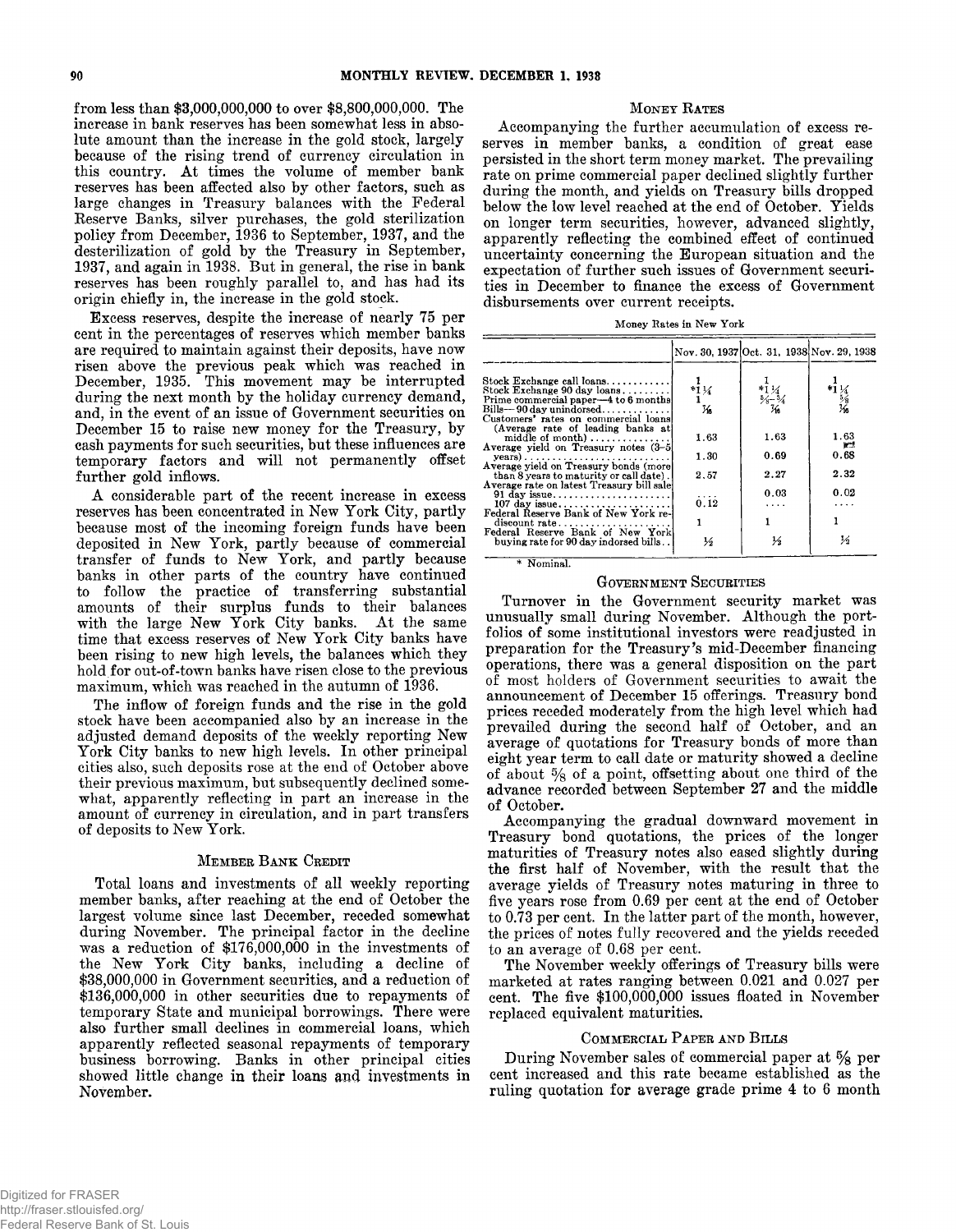material. A range of  $\frac{5}{8}$ - $\frac{3}{4}$  per cent had prevailed since **September. The highest grade paper, when available,** was sold at  $\frac{1}{2}$  per cent, and while there continued to be **transactions at** *%* **per cent, this rate applied primarily to paper of the smaller, less well known concerns. The volume of business done in the commercial paper market remained limited by the small quantity of new paper currently acquired by dealers for resale, owing in part to seasonal influences. A total of \$213,100,000 of paper was outstanding through commercial paper houses reporting to this bank at the end of October, as against \$212,300,000 in September, and \$323,400,000 in October, 1937.**

**The bill market remained extremely quiet, as in a number of months past. The continued active demand for bankers acceptances remained largely unfilled, as olferings in the market were very small. Seasonal influences resulted in a further increase of \$9,000,000 in the amount of bankers acceptances outstanding at the end of October. The largest component was a rise, for the third successive month, of \$5,000,000 in import bills. Domestic warehouse credits also increased an additional \$3,000,000. Compared with a year ago, however, the volume of bills outstanding at the end of October showed a decline of \$76,000,000, due to decreases of \$33,000,000 in import bills, \$25,000,000 in export bills, and \$16,000,000 in domestic warehouse credits.**

**(Millions of dollars)**

| Type of acceptance                                                                                                                                                    | Oct. 30, 1937 Sept. 30, 1938 Oct. 31, 1938 |  |          |  |                            |  |
|-----------------------------------------------------------------------------------------------------------------------------------------------------------------------|--------------------------------------------|--|----------|--|----------------------------|--|
| $Import$<br>$Export \ldots \ldots \ldots \ldots \ldots \ldots \ldots \ldots$<br>Dollar exchange<br>Based on goods stored in or shipped be-<br>tween foreign countries | 127<br>82<br>66<br>62                      |  | 89<br>57 |  | 94<br>57<br>10<br>50<br>56 |  |
| $Total \dots \dots \dots \dots \dots \dots \dots \dots$                                                                                                               | 346                                        |  | 261      |  | 270                        |  |

# **Foreign Exchanges**

**Sterling exchange was under heavy adverse pressure in foreign exchange markets during November, and quotations for the pound depreciated sharply from**  $$4.75\frac{1}{2}$  on October 31 to \$4.62 11/16 on November 26 before recovering to  $$4.68\frac{1}{2}$  on the 30th. The level of \$4.62 11/16 was the lowest rate, with the exception of **the brief period in the morning of September 28 when sterling reached \$4.61, since October, 1933. The price of gold in London at the fixing was bid up during the** same period from  $146s \frac{1}{2}d$  on October  $31$  to a new **all-time high record at 150s on November 26.**

**During the first third of the month, the pound moved narrowly around the level of \$4.76 which had been maintained since shortly after the middle of October. The outbreak of a German campaign against the Jews in retaliation for the assassination of an official in the German embassy in Paris tended to accentuate a feeling of pessimism regarding the general European political outlook, and the pound became subject to heavy selling pressure. This pressure carried the pound to a level of \$4.70 which was held for a brief period, but quotations began to fall with comparative rapidity after November 21, owing to increasing discouragement over the European political prospect, which was then disturbed by**



**agitation for the further partition of Eastern Czechoslovakia. The pace of the decline gave rise to further circulation of rumors of an agreement between British and American authorities for a lower sterling rate, despite the previous refutation of similar rumors upon** the publication of the Anglo-American trade agreement **on November 17.**

**The French franc moved closely in sympathy with the** pound in the New York market, closing at \$0.0261 1/16 on November 29, compared with \$0.0266 1/16 on October **31. Before the middle of the month, however, the resignation of Finance Minister Marchandeau was followed by the appointment of Paul Reynaud to the post and by the promulgation of 44 decrees embracing his recovery program for France, issued under the provisory powers accorded the Daladier government by the French Parliament on October 5. The announcement of this program, which included new taxation to balance the ordinary budget, a revaluation of the gold stock of the Bank of France on the basis of 27.5 milligrams of gold to the franc, or about 170 francs per pound, and the suspension of the 40-hour week for a period of three years, was made on the evening of November 12 and was followed, when exchange markets opened on November 14, by a brief period of covering short positions in the franc. The size of this covering movement was approximately indicated by Finance Minister Reynaud's statement to the Financial Committee of the Chamber of Deputies on November 23 that the French Stabilization Fund had acquired 1,500,000,000 francs of gold since November 1. The refusal of Socialist groups in the Parliament to support the program, and the outbreak of widespread strikes against the suspension of the 40-hour week slowed down the covering movement, but the strong measures undertaken by the French Government to suppress strikes were favorably interpreted by those groups in France which hold capital abroad, with the result that in the last few days of the month the flow of funds to France was resumed on a considerable scale.**

**Am ong the other European currencies, the belga remained firm against the dollar at a level of \$0.1691% and appreciated against sterling from 28.16 to 27.54 belgas per pound. The guilder and the Swiss franc**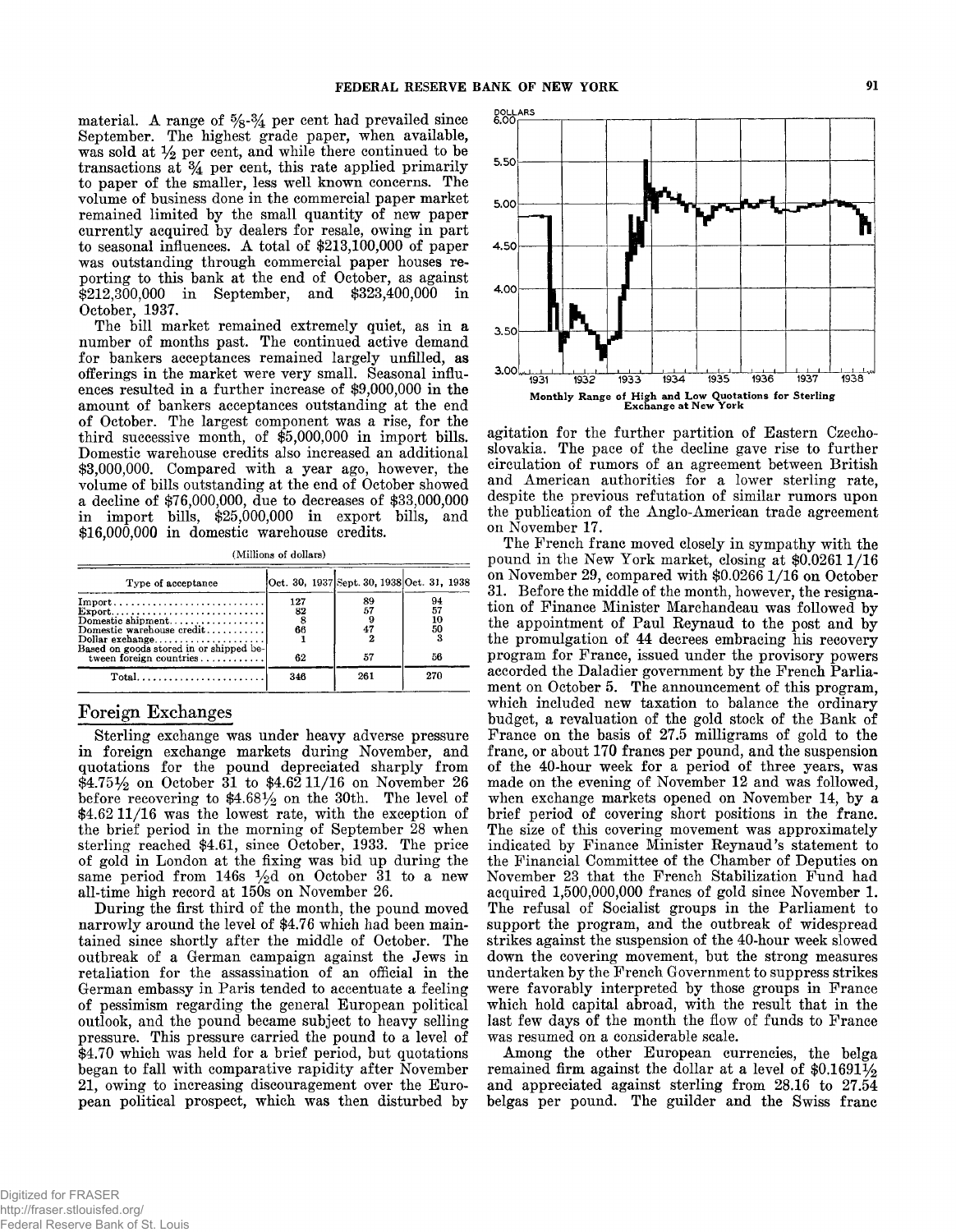**declined in sympathy with the pound from \$0.5444 and \$0.2270% , respectively, on October 31, to \$0.5405 and \$0.2260 on November 14, before breaking loose from the pound and firming in New York back to \$0.5442 and \$0.2273 on November 29. In terms of the pound sterling these currencies remained relatively steady at 8.75 guilders per pound and 20.95 Swiss francs per pound, respectively, until November 14, after which they appreciated to 8.56 and 20.49.**

With respect to other currencies, Canadian exchange **failed to respond to the weakness in sterling, and its quotations fluctuated only slightly from the discount of % per cent with which it had opened the month. The Argentine official selling rate for sterling was changed on November 8 for the first time since December 10, 1936, from 16 pesos to the pound sterling to 17, and the regulation requiring prior permits for importers buying official exchange was extended, as of December 1, to those importers who had been buying their exchange in the free market. The official buying rate was left unchanged at 15 pesos to the pound, equivalent to about \$0,311 in this market, compared to \$0,274 at the new selling rate. Free pesos weakened on the change from \$0.2515 to \$0.2400, and later eased from this level to \$0.2260. Other rate changes in Latin America were nominal or unimportant. In the Far Eastern area, yen quotations fluctuated closely with the pound sterling, and the Shanghai dollar quotations continued nominal around \$0.16.**

#### **Gold Movement**

**During November, gold imports affecting the United States gold stock included receipts at New York totaling \$84,600,000, of which \$73,800,000 came from England, \$6,600,000 from Canada, \$3,500,000 from India, and** \$700,000 from Holland; also receipts on the West Coast **of \$14,400,000, of which \$5,900,000 came from Japan, \$5,600,000 from Australia, and \$2,900,000 from China.**

**In addition, there was a gain to the gold stock through the release of \$11,900,000 from foreign earmarked hold**ings. As a result of these reported transactions plus **other acquisitions by the Treasury concerning which no details were reported, the United States gold stock was increased by approximately \$245,000,000 during November.**

### **Central Bank Rate Changes**

**Effective November 25 the discount rate of the Bank** of France was reduced to  $2\frac{1}{2}$  per cent from 3 per cent, a **level to which it had been raised on September 28, 1938. Simultaneously, the rate for 30 day advances on specified** Government securities was lowered from 3 to  $2\frac{1}{2}$  per **cent, and the rate for 3 month advances on other eligible collateral was brought down from 4 to 3 % per cent.**

# **Security Markets**

**Chiefly reflecting sharp advances on the day preceding and that following Election Day, the available averages of stock prices rose further early in November to a new high level since the early autumn of 1937. Stock Exchange turnover on Wednesday, November 9, at 3,100,000** shares, represented the largest single day's **trading in over a year, and on that day the Standard** Statistics Company's ninety stock index reached a figure **25 per cent above its late September low, and 62 per cent above the extreme low of last March. Market turnover remained heavy in the two subsequent trading sessions, and prices held close to their peak levels. Shortly before the middle of the month, however, the upward movement of stock prices was reversed, and the declining tendency during the remainder of the month carried the Standard Statistics index to a point about 10 per cent below its early November peak, thereby canceling half of the advance since late September. Railroad stocks, which had advanced especially rapidly during the previous period of rising prices, subsequently showed a somewhat larger decline than industrial shares. Market turnover was small during the latter part of November, exceeding 1,000,000 shares on only two days.**

**Averages which reflect the price movements of both high grade and medium grade corporation bonds advanced during the early part of November, and, despite a somewhat easier tendency in the second half of the month, showed small net gains for the month as a whole.** With the exception of rather marked declines in **Austrian, Czechoslovakian, Polish, and Brazilian issues, most foreign dollar bonds showed relatively small price changes in November.**

#### **New Financing**

**The total of new corporate security issues during November was about \$170,000,000, or half of the revised total for October. Some \$73,000,000 of the November financing, however, was for new capital, an amount \$25,500,000 greater than in October. Eighty-five per cent of the November total, \$145,000,000, was placed privately, mainly with insurance companies, without being underwritten or offered publicly. The four largest corporate** issues during the month, all placed privately, were:

- **\$40,000,000 Goodyear Tire and Eubber Company first mortgage and collateral trust 3 % 's of 1958, for refunding;**
- **34.000.000 Commonwealth Edison Company first mortgage 3 % 's of 1968, at 104, \$19,- 900,000 for refunding;**
- **30.000.000 Philadelphia Electric Company** *3 %* **per cent bonds for new capital;**
- **15.000.000 Connecticut Light and Power Company first and refunding mortgage** *3 %* **'s of 1968, partly for new capital.**

**Municipal bond awards during the month amounted to about \$150,000,000. Large issues were sold by the Commonwealth of Massachusetts, the State of Connecticut, and the City of New York. Massachusetts sold \$19,- 400,000 of hurricane and flood damage 0.75 per cent bonds, due 1939-1943, at a price of 100.19 per cent of par. A \$25,000,000 Connecticut issue of 1 % and 1***%* **per cent bonds, due in 1 to 20 years, the only funded debt of the State, was awarded at a net interest cost of 1.5116 per cent, and was reoffered by the winning syndicate to yield from 0.15 to about 1.67 per cent according to maturity. The New York City flotation was divided into two parts: \$25,000,000 serial bonds maturing in 1939 to 1973, awarded as 3 's ; and \$15,000,000 assessment**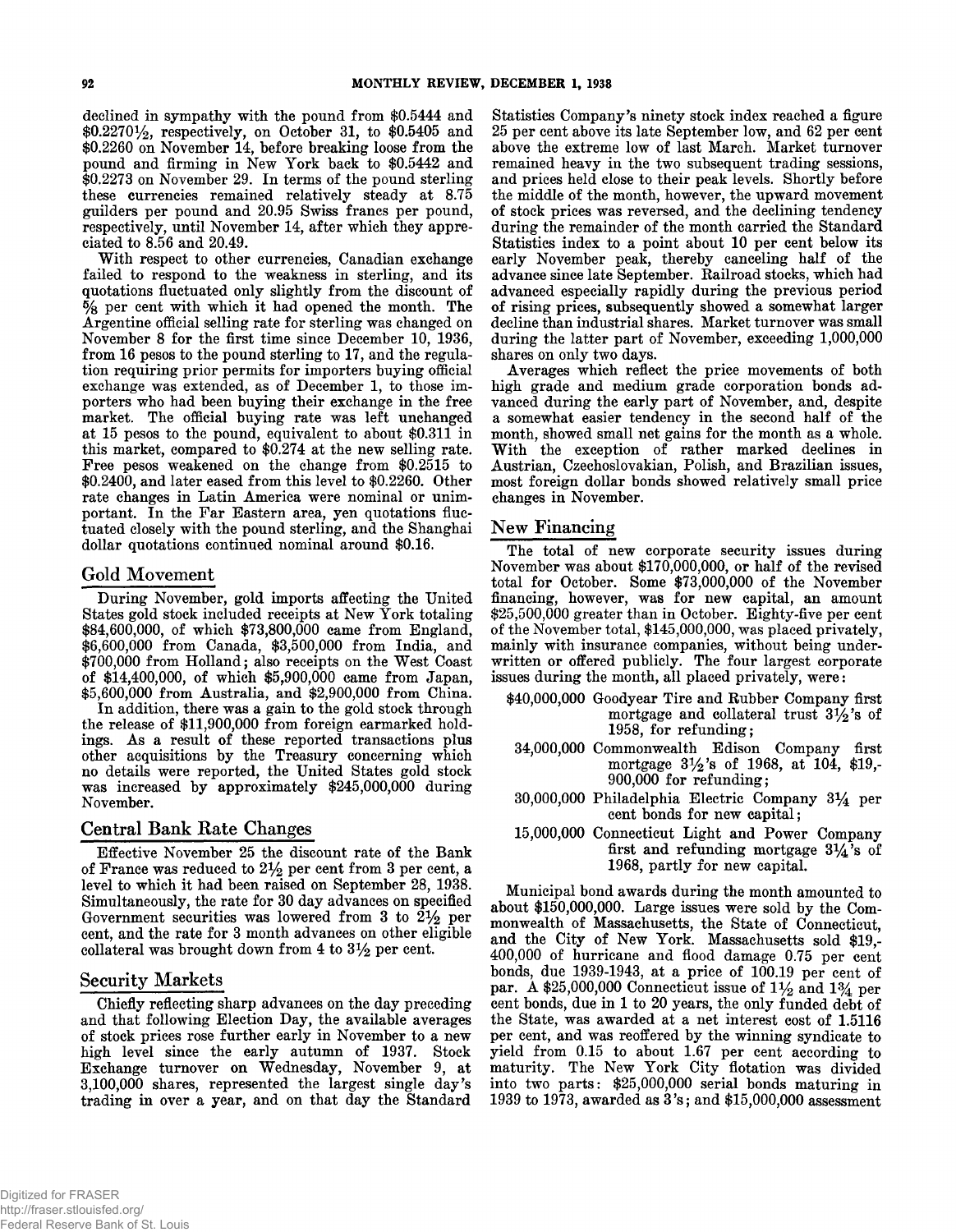bonds maturing in 1940 to 1944, awarded as  $2\frac{1}{4}$ 's. The **net interest cost of the winning bid, covering both issues, was 2.883 per cent.**

**Two large issues of foreign government bonds were sold during November. One, \$25,000,000 of sinking fund 4 % 's, due 1948, of the Argentine Republic, priced at 9 5 % , was the first new capital issue for a foreign government other than the Canadian Provincial or Dominion Governments that has been sold in this market since 1930. During recent years Argentina has retired over \$115,000,000 of dollar bonds, in addition to amortization payments of about \$35,000,000. The second foreign government issue in November was the sale by the Dominion of Canada of \$40,000,000 of 3 per cent bonds of 1968 at 97\*4, to refund notes due January 1, 1939.**

# **Business Profits**

**Combined third quarter net profits, less deficits, of 254 industrial and mercantile companies whose quarterly earnings reports are available not only for that period, but also for several preceding years, were 68 per cent smaller than in the corresponding period last year— about the same reduction as in the first half of 1938, despite the substantial rise in industrial production between the second and third quarters of this year. Excluding the automobile industry, there appears to have been a rise in profits of slightly more than the usual seasonal proportions in the third quarter, but, reflecting the low level of automobile output during much of the period, the reporting automobile companies showed a more than seasonal reduction. Consequently, the accompanying diagram indicates a further decline in this bank's seasonally adjusted index of net profits of 167 industrial and mercantile companies. The index for the third quarter of 1938 was at approximately the same level as in the** third quarter of 1934, shortly before the 2½ year rise **that terminated in 1937, got under way.**

**Two groups of companies, the food and food products companies and the motion pictures and amusements group, had slightly larger profits in the third quarter of 1938 than in the corresponding period in 1937, but three groups— automobile parts and accessories, coal and coke, and steel— sustained third quarter losses, as compared with profits last year, and all other groups had smaller profits than a year ago. The largest declines were reported by the automobile, machinery and tool, and railroad equipment groups, while the smallest declines were reported by the clothing and textile, household equipment, office equipment, and cigar company groups.**

An analysis of the reports for individual companies **that are included in the table indicates that 27 per cent** of the total operated at a loss during the third quarter **of 1938, a smaller proportion than in either the first or second quarters of the year, but three times as many as in the third quarter of 1937.**

**For the first nine months of this year, net profits of the 254 companies showed the same percentage decline from last year as for the third quarter. The outstanding case of an increase in profits over last year, however, is not shown in the table because quarterly earnings reports**



**for the industry are available only for a limited period ; that is the aviation industry, which for the first nine months of this year showed profits 55 per cent larger** than in the corresponding period of last year. As com**pared with the first nine months of 1934, when the industrial production index was at approximately the same level, aggregate net profits of the 254 companies in the corresponding period of this year were 12 per cent lower, chiefly because of smaller profits in the reporting automobile companies and larger losses in the steel companies than in 1934.**

**Class I railroads, after showing in the first half of the year the largest deficit for any corresponding period on**

**(Net profits in millions of dollars)**

|                                                                                                                                                                                                                                                                                                                                                                                                                                                                                                                                                            |                                                                                                                                  |                                                                                                                                                                  | Third Quarter                                                                                                                                      |                                                                                                                                                  | First nine months                                                                                                                               |                                                                                                                                                           |                                                                                                                                                  |  |
|------------------------------------------------------------------------------------------------------------------------------------------------------------------------------------------------------------------------------------------------------------------------------------------------------------------------------------------------------------------------------------------------------------------------------------------------------------------------------------------------------------------------------------------------------------|----------------------------------------------------------------------------------------------------------------------------------|------------------------------------------------------------------------------------------------------------------------------------------------------------------|----------------------------------------------------------------------------------------------------------------------------------------------------|--------------------------------------------------------------------------------------------------------------------------------------------------|-------------------------------------------------------------------------------------------------------------------------------------------------|-----------------------------------------------------------------------------------------------------------------------------------------------------------|--------------------------------------------------------------------------------------------------------------------------------------------------|--|
| Corporation group                                                                                                                                                                                                                                                                                                                                                                                                                                                                                                                                          | No.<br>оf<br>Cos.                                                                                                                | 1934                                                                                                                                                             | 1937                                                                                                                                               | 1938                                                                                                                                             | 1934                                                                                                                                            | 1937                                                                                                                                                      | 1938                                                                                                                                             |  |
| Advertising, printing<br>and<br>publishing<br>Automobiles<br>Automobile parts and acces-<br>sories (excl. tires)<br>Building supplies. $\ldots$<br>Chemicals and drugs<br>Clothing and textiles<br>Coal and coke<br>Electrical equipment<br>Food and food products<br>Household supplies<br>Machinery and tools<br>Metals and mining (excl. coal<br>and coke)<br>Motion pictures and amuse-<br>ments<br>Office equipment<br>Paper and paper products<br>Petroleum<br>Railroad equipment<br>Steel<br>$To baceo (eigars) \dots \dots \dots$<br>Miscellaneous | 5<br>ā<br>25<br>19<br>22<br>5<br>$\overline{\mathbf{4}}$<br>10<br>20<br>9<br>12<br>17<br>4<br>5<br>6<br>22<br>9<br>14<br>6<br>31 | 1.7<br>19.0<br>3.0<br>1.0<br>26.9<br>0.1<br>0.41<br>4.61<br>26.7<br>3.9<br>0.91<br>6.8<br>0.41<br>2.4 <sup>1</sup><br>0.5<br>19.11<br>3, 2<br>20.3<br>1.3<br>4.0 | 1.4<br>54.4<br>11.2<br>12.6<br>44.6<br>0.2<br>0.8<br>22.6<br>26.1<br>4.0<br>9.6 <br>22.8<br>2.2<br>4.0<br>1.5<br>54.1<br>9.7<br>61.7<br>1.2<br>6.7 | 0.5<br>1.3<br>2.1<br>4.6<br>24.2<br>0.2<br>$-0.4$<br>7.5<br>27.2<br>2.8<br>1.3<br>10.6<br>2.3<br>2.6<br>0.8<br>27.9<br>0.3<br>-7.1<br>1.1<br>6.2 | 5.4<br>91.4<br>20.6<br>4.7<br>76.3<br>0.2<br>2.5<br>16.5<br>75.9<br>6.6<br>4.7<br>26.7<br>2.4<br>8.6<br>1.8<br>42.4<br>3.6<br>8.1<br>3.2<br>6.9 | 7.0<br>200.1<br>47.9<br>36.5<br>131.2<br>1.1<br>2.5<br>69.7<br>78.0<br>7.5<br>29.5<br>71.9<br>7.2<br>13.8<br>5.3<br>135.0<br>28.9<br>192.1<br>2.5<br>19.0 | 2.9<br>33.4<br>4.3<br>5.6<br>62.1<br>1,2<br>0.7<br>26.4<br>76.8<br>3.9<br>6.9<br>33.5<br>6.5<br>9.7<br>2.7<br>81.2<br>3.9<br>20.7<br>2.3<br>13.0 |  |
| Total, $20$ groups                                                                                                                                                                                                                                                                                                                                                                                                                                                                                                                                         | 254                                                                                                                              |                                                                                                                                                                  |                                                                                                                                                    | 105.4 351.4 111.8                                                                                                                                |                                                                                                                                                 | 391.9 1,086.7                                                                                                                                             | 343.9                                                                                                                                            |  |
| Class I Railroads, net income                                                                                                                                                                                                                                                                                                                                                                                                                                                                                                                              | 141                                                                                                                              | -10.7                                                                                                                                                            | 42.5                                                                                                                                               | 3.4                                                                                                                                              | $-33.9$                                                                                                                                         | 81.4                                                                                                                                                      | $-176.8$                                                                                                                                         |  |
| Telephone companies,<br>net<br>operating income $\ldots \ldots$                                                                                                                                                                                                                                                                                                                                                                                                                                                                                            | 91                                                                                                                               | 43.5                                                                                                                                                             | 52.5                                                                                                                                               | 50.5                                                                                                                                             | 143.4                                                                                                                                           | 171.5                                                                                                                                                     | 153.4                                                                                                                                            |  |
| Other public utilities, net<br>income $\ldots$                                                                                                                                                                                                                                                                                                                                                                                                                                                                                                             | 60                                                                                                                               | 41.3                                                                                                                                                             | 56.8                                                                                                                                               | 52.2                                                                                                                                             | 149.2                                                                                                                                           | 188.5                                                                                                                                                     | 164.8                                                                                                                                            |  |

—Deficit.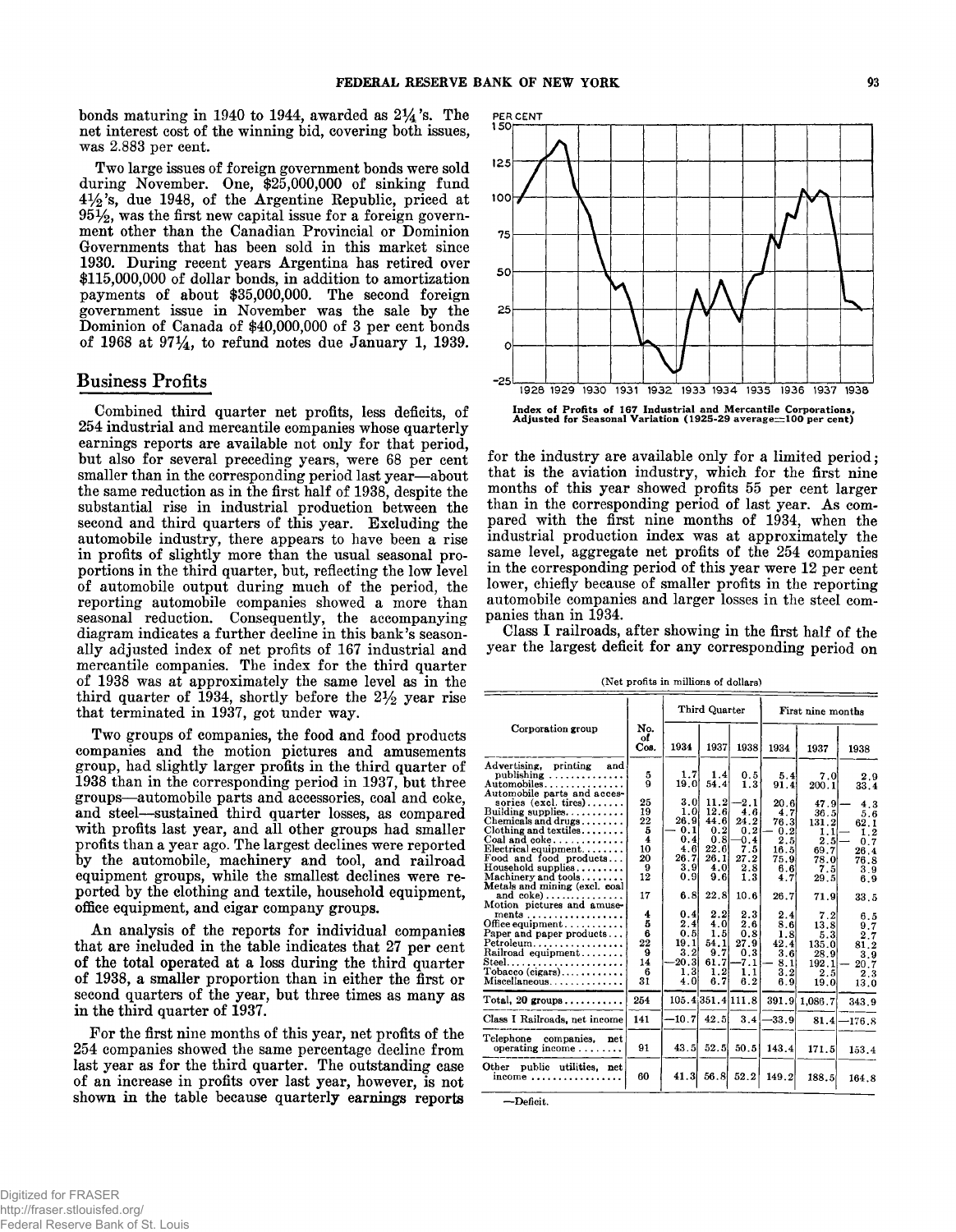**record— a deficit of more than \$180,000,000— reported a small net profit for the third quarter, amounting for the group as a whole to slightly under 3 % million dollars. In the third quarter of 1937, the net profit of these rail**roads was approximately  $42\frac{1}{2}$  million. Net operating **income of 91 large telephone companies and net income of 60 other public utility companies continued somewhat below a year previous, but the declines were not as large as in the first half of the year.**

# **Building**

**Continuing the rising tendency in evidence since the first of the year, building and engineering contracts awarded in the 37 States surveyed by the F . W . Dodge Corporation were larger in October than in any month since March, 1931. The gain from September to October, in which pronounced gains in nonresidential classifications played a significant part, amounted to 19 per cent on a daily average basis. Compared with October, 1937, total building and engineering awards were 77 per cent higher. A ll of the major categories except commercial and industrial building registered sizable advances over a year ago, as the following table indicates.**

| Percentage Change in Average Daily Contracts |  |  |
|----------------------------------------------|--|--|
|                                              |  |  |

|                                                                                                                                                                            | 37 States<br>October, 1938 compared with October, 1938 compared with |                           | N. Y. and Northern N. J.                  |                                              |  |  |
|----------------------------------------------------------------------------------------------------------------------------------------------------------------------------|----------------------------------------------------------------------|---------------------------|-------------------------------------------|----------------------------------------------|--|--|
|                                                                                                                                                                            | Sept., 1938                                                          | October, 1937             | Sept., 1938                               | October, 1937                                |  |  |
| Building<br>Residential<br>Commercial and indus-<br>$trial \ldots \ldots \ldots \ldots$<br>Public purpose $*, \ldots$<br>All building<br>Æ.<br>Enaineering<br>Public works | $+13$<br>$+54$<br>$+38$<br>$+27$                                     | $+72$<br>$+149$<br>$+73$  | $+11$<br>$+70$<br>$+52$<br>$+27$<br>$-22$ | $+185$<br>$+55$<br>$+171$<br>$+152$<br>$-35$ |  |  |
| Public utilities<br>All engineering.                                                                                                                                       | $^{+712}_{-19}$<br>$+ 4$                                             | $+ 93$<br>$+ 60$<br>$+86$ | $-56$<br>$-31$                            | $+138$<br>$-26$                              |  |  |
| All construction                                                                                                                                                           | $+19$                                                                | $+77$                     | $+12$                                     | $+81$                                        |  |  |

**\* Includes educational, hospital, public, religious and memorial, and social and recreational building.**

**The accompanying chart shows a separation of nonresidential building contracts into two classes— commercial and industrial buildings, and buildings designed for various public purposes. From 1933 to 1937 the two classes of nonresidential building accounted for roughly similar volumes of construction. However, during the past twelve months public purpose building, supported** by contracts placed by the Public Works Administration, **has exceeded commercial and industrial building by a substantial margin and has been running at a higher level than in 1937. Commercial and industrial building, which declined sharply when business activity turned downward last year, has experienced little recovery during the current year and remains at a relatively low level.**

**In the New York and Northern New Jersey area, average daily construction contracts were 12 per cent higher in October than in September. Sizable increases in residential and nonresidential awards were offset in part by a decrease in heavy engineering construction contracts. Compared with October, 1937, total contracts were 81 per cent higher, and the value of residential contracts was nearly three times as great.**

**The daily rate at which construction contracts were**



Monthly Contract Totals for Two Principal Classes of Nonresidential Building Construction **(F .** W. Dodge Corporation data for 37 States)

**awarded in 37 States during the first three weeks of November was 18 per cent below the October average. Declines of somewhat more than the usual seasonal proportions occurred in each of the three major classifications. Compared with the first three weeks of November, 1937, however, total contracts were 34 per cent higher, all three principal categories showing advances.**

# **Production and Trade**

**Preliminary evidence indicates that there was a further gain in the general level of business activity in November. Steel mill activity, after rising further, eased off slightly during the latter part of the month, but apparently averaged substantially higher than in October. Since June, steel mills have more than doubled their rate of production. Assemblies of automobiles continued to rise during the month, and car manufacturers are reported to have revised production schedules upward, owing to retail sales in excess of earlier expectations. Cotton mill activity apparently increased further in November, though mill sales of cotton goods during the latter part of the month were reported to be lower than current output. For the first three weeks of November electric power generation rose more than seasonally, and department store sales in this District also appear to have increased by more than the usual proportions, while the movement of freight by railway declined less than is usual.**

**During October business operations continued the recent upward movement, owing in large measure to accelerated rates of activity in important durable goods lines. There were substantial increases in production of steel, pig iron, copper, zinc, cement, and plate glass, and automobile assemblies rose rapidly as volume output of new models was attained. During October shoe production declined less than is usual at this time of the year, but moderate increases in cotton and wool mill operations were largely of a seasonal character, and activity at meat packing plants was little changed.**

**Am ong series reflecting the rate of distribution of goods, shipments of freight over the railroads and sales**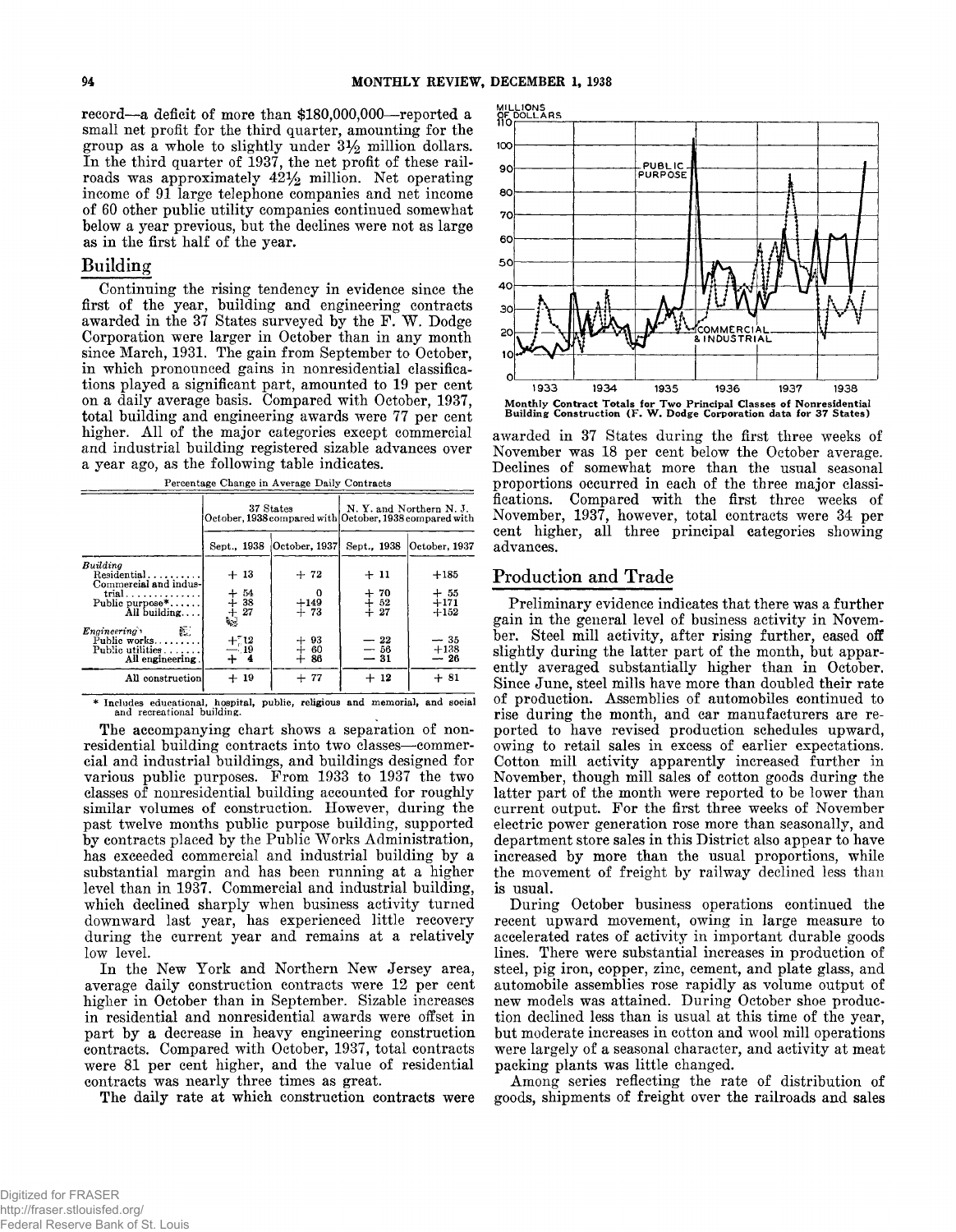**of chain stores other than grocery increased more than is customary during October, and grocery chain store, sales advanced as in other years, but department store and mail order sales rose less than usual.**

**(Adjusted for seasonal variations, for estimated long term trend, and where necessary for price changes)**

|                                                                                                                                                                                                                                                                                                                                             | 1937                                                                                 | 1938                                                                                |                                                                                       |                                                                                           |
|---------------------------------------------------------------------------------------------------------------------------------------------------------------------------------------------------------------------------------------------------------------------------------------------------------------------------------------------|--------------------------------------------------------------------------------------|-------------------------------------------------------------------------------------|---------------------------------------------------------------------------------------|-------------------------------------------------------------------------------------------|
|                                                                                                                                                                                                                                                                                                                                             | Oct.                                                                                 | Aug.                                                                                | Sept.                                                                                 | Oct.                                                                                      |
| <b>Industrial Production</b><br>$Copper \ldots \ldots \ldots \ldots \ldots \ldots \ldots \ldots$<br>$P$ assenger cars<br>Motor trucks<br>$Bituminous coal. \ldots \ldots \ldots \ldots \ldots$<br>Crude petroleum<br>Electric power<br>$\text{Cottom}$ consumption<br>Shoes<br>Meat packing<br>Tobacco products $r$<br>Machine tool orders* | 79<br>108<br>135<br>62<br>86<br>97<br>94<br>88<br>56r<br>86<br>86<br>92<br>63<br>143 | 59<br>58<br>29<br>47<br>70<br>88<br>90<br>95<br>107<br>109<br>87<br>91<br>52<br>103 | 63<br>65<br>49<br>40<br>76<br>84<br>89 v<br>90<br>90<br>101p<br>90<br>90<br>54<br>111 | 71<br>82p<br>81<br>42<br>74n<br>86 p<br>89n<br>91<br>92n<br>101p<br>90<br>86<br>63<br>108 |
| Employment<br>Employment, manufacturing, $U. S. \ldots$ .<br>Employee hours, manufacturing, U.S                                                                                                                                                                                                                                             | 100<br>88                                                                            | 80<br>69                                                                            | 82<br>71                                                                              | 83p<br>74 v                                                                               |
| $\emph{Construction}$<br>Residential building contracts<br>Nonresidential building and engineering<br>contracts                                                                                                                                                                                                                             | 25<br>46                                                                             | 43<br>66                                                                            | 41<br>61                                                                              | 43<br>80                                                                                  |
| Primary Distribution<br>Car loadings, merchandise and misc<br>Car loadings, other<br>Imports                                                                                                                                                                                                                                                | 83-<br>86<br>87<br>79                                                                | 72<br>66<br>84<br>79                                                                | 75<br>70<br>78<br>76                                                                  | 77<br>75<br>78<br>69                                                                      |
| Distribution to Consumer<br>Department store sales, $U, S, \ldots, \ldots$<br>Department store sales, 2nd District<br>Other chain store sales<br>Mail order house sales<br>New passenger car registrations                                                                                                                                  | 89<br>82<br>94<br>99r<br>100<br>120                                                  | 81<br>76<br>102<br>89<br>89<br>44                                                   | 83<br>80<br>104<br>92<br>90<br>43                                                     | 81 p<br>75<br>107p<br>95<br>88<br>69 v                                                    |
| Velocity of Deposits<br>Velocity of demand deposits, outside<br>New York City**<br>Velocity of demand deposits, New York                                                                                                                                                                                                                    | 70<br>47                                                                             | 59<br>36                                                                            | 61<br>38                                                                              | 62<br>40                                                                                  |
| Cost of living#<br>Composite index of wages $\dots$                                                                                                                                                                                                                                                                                         | 158<br>153<br>112                                                                    | 154<br>148<br>109                                                                   | 154<br>148<br>109                                                                     | 155p<br>148p<br>109 p                                                                     |

*p* **Preliminary** *r* **Revised \* Not adjusted for price changes. \*\*1919-1925 average = 100. # 1913 average = 100; not adjusted for trend. fl9 2 6 average = 100; not adjusted for trend.**

# **Foreign Trade**

**Both exports and imports of merchandise continued to increase in value during October and were substantially above the low levels reached in the midsummer months. Exports were valued at \$278,000,000, an amount 17 per cent less than in October, 1937, while imports, valued at \$178,000,000, were 21 per cent smaller than a year previous. The excess of exports, after declining gradually in several previous months, increased in October, reflecting seasonal influences, but was somewhat less than in October of last year.**

**Most of the major groups of exports and imports showed seasonal increases over September, but all participated in the decline from a year ago in aggregate values. Compared with October, 1937, decreases in value among the exports ranged from 29 per cent in the case of shipments of crude foodstuffs (notably wheat) to 2 per cent in the case of exports of manufactured foodstuffs. A decline of 31 per cent occurred in imports of semimanufactures, due principally to decreases of almost**

**60 per cent in the value of receipts of foreign copper and tin. Imports of manufactured foodstuffs were only 7 per cent smaller than the value of a year ago, as increased receipts of sugar and vegetable oils nearly offset decreases in imports of other types of foodstuffs.**

|                                                                                                                            | Percentage change                     |                                                    |      |                                                                                                                            |                      |                                                   |
|----------------------------------------------------------------------------------------------------------------------------|---------------------------------------|----------------------------------------------------|------|----------------------------------------------------------------------------------------------------------------------------|----------------------|---------------------------------------------------|
|                                                                                                                            |                                       | Dollar value<br>(in millions)<br>October, 1938     |      | October, 1938<br>compared with<br>October, 1937                                                                            |                      | October, 1938<br>compared with<br>September, 1938 |
|                                                                                                                            |                                       | Exports* Imports** Exports Imports Exports Imports |      |                                                                                                                            |                      |                                                   |
| Crude materials<br>Crude foodstuffs<br>Manufactured foodstuffs<br>$Semimanufactures. \dots \dots$<br>Finished manufactures | 72.1<br>12.5<br>20.8<br>44.5<br>124.4 | 53.7<br>21.1<br>27.2<br>35.8<br>40.6               |      | $-$ 18.3 $-$ 25.0 + 21.0 +<br>$-$ 29.0 $-$ 10.5 $-$<br>$-2.2$ $-7.2$ $+21.6$<br>$-24.3 - 31.1 +$<br>$13.3 - 18.6 + 10.6 +$ | $12.6 +$<br>$10.7 +$ | 2.5<br>2.9<br>4.9<br>6.5<br>7.1                   |
| Totals                                                                                                                     | 274.3                                 | 178.4                                              | 16.7 |                                                                                                                            | $-21.2 + 12.6 +$     | 3.2                                               |

**\* Domestic exports only \*\* Imports for consumption only**

**During October relatively large seasonal gains over September occurred in exports of most crude materials, chiefly raw cotton and unmanufactured tobacco. Shipments of passenger automobiles were valued at nearly \$5,000,000 more than the low figure of the previous month, but were still about one third below a year ago. Exports of other manufactured products, electrical machinery and apparatus, printing and bookbinding machinery, office appliances, iron and steel and tobacco manufactures, likewise showed substantial increases over the previous month. Only shipments of crude foodstuffs were smaller than in September. The largest gain in imports, compared with the previous month, occurred in receipts of wholly and partly finished manufactures, especially newsprint paper, tin, and nickel.**

**For the first ten months of 1938, exports aggregated \$2,573,000,000 and imports \$1,613,000,000. The \$960,000,000 excess of exports was the largest for the comparable period of any year since 1921.**

# **Employment and Payrolls**

**Following substantial increases in August and September, there was a net rise of nearly 150,000 persons in nonagricultural employment during October, according to the statistics of the Department of Labor. Nonmanufacturing fields, including mining, retail trade, and building, accounted for a considerable part of the rise in employment in October.**

**Factory employment increased 1 per cent further and** payrolls were about  $3\frac{1}{2}$  per cent higher—somewhat more **than the usual October gains in both cases. Employment gains were most pronounced in the durable goods industries, particularly at automobile plants where working forces were increased by 85,000 persons coincident with the attainment of large scale production on new models. Reflecting in part the closing of the active canning and preserving season, employment in the nondurable goods industries declined. Compared with a year** ago, total factory employment was  $16\frac{1}{2}$  per cent lower **and payrolls were 20 per cent less.**

**New York State factory employment and payrolls showed little net change from September to October** following three consecutive monthly gains. Working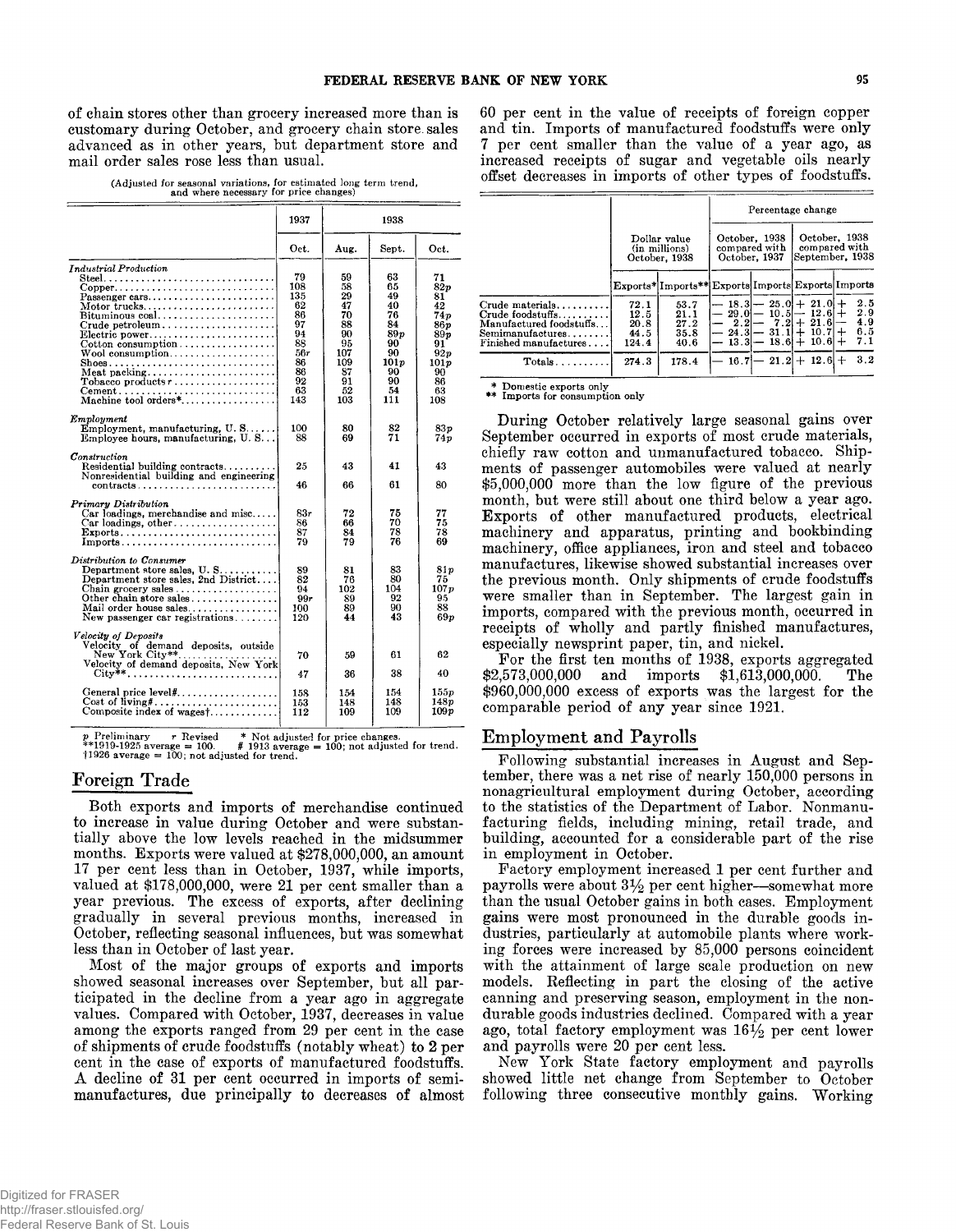**forces at metal and machinery plants increased further, the advance being especially pronounced at factories connected with the manufacture of automobiles and airplanes, and employment in the production of many building materials was likewise expanded. Seasonal reductions in working forces, however, occurred in canning and preserving plants, which had operated at high rates in September, and also in the clothing and millinery industries, due to seasonal curtailment of activity. Compared with a year ago, employment was 10 per cent lower and payrolls were 11 per cent less.**

# **Commodity Prices**

**The general average of prices of actively traded commodities continued to move within narrow limits during the first half of November, but subsequently tendencies to decline became apparent, in several cases as the result of special developments affecting certain commodities. M oody's Investors Service index of 15 raw products closed the month about 2 per cent below the end of October, reaching toward the end of the month the lowest level since the end of June. This index, however,** remained 8 per cent above the  $4\frac{1}{2}$  year low reached at **the beginning of June.**

**The spot quotation for crude rubber, which rose to 17^4 cents a pound in the early part of November, sub**sequently declined to close the month at  $15\%$  cents, **showing a net loss of % cent from the end of October. This decline reflected the decision of the International Rubber Regulation Committee to raise the rubber export quota for the first quarter of 1939 to 50 per cent of basic quotas, as compared with the current rate of 45 per cent. Accompanying a declining tendency in the Japanese market, the price of raw silk in New York** receded 8 cents during November to  $$1.75\frac{1}{2}$  a pound. **The price of zinc was lowered 30 points to 4.75 cents a pound on November 21,• following the announcement of the reduction in the duty on slab zinc (effective January 1) provided for in the Canadian trade agreement, and subsequently was reduced an additional 25 points to 4.50 cents. Quotations for both export copper and scrap copper also declined somewhat in the second half of the month. Although some temporary support was provided by the restoration of limitations on foreign copper production by the international copper cartel, these prices at the end of November were well below the domestic spot price** of copper, which held steady at  $11\frac{1}{4}$  cents a pound **throughout November. The price of tin declined 15 points to 45.85 cents a pound during November, and lead receded 10 points to 5 cents a pound. Scrap steel prices, on the other hand, increased during the past month, and the quotation at Pittsburgh rose \$1.00 to \$15.75 a ton, thereby more than canceling the decline that occurred in the two previous months.**

With respect to the important farm products, the most **pronounced movement occurred in corn prices; the cash quotation at Chicago, which had declined 6 cents in** October, rose  $6\frac{1}{4}$  cents during November to  $48\frac{1}{2}$  cents a **bushel. The greater part of this increase occurred in the first part of the month and was associated mainly with the announcement of the Government corn loan rates for this year's crop, which were placed at 57 cents a**

**bushel for all farmers in the " commercial corn area" who did not exceed their 1938 corn acreage allotments. W heat prices, however, showed small net declines for the month, despite the provision included in the trade agreements terminating the 6 cents preference granted Dominion wheat imports into the United Kingdom. Cotton prices closed November near the level prevailing a month earlier. Liquidation of December future contracts apparently had some restraining influence on the prices of both wheat and cotton in the latter part of the month.**

#### **Department Store Trade**

**Department store sales in this District appear to have increased somewhat more than seasonally during the first three weeks of November, but were 7 per cent lower than in the corresponding 1937 period.**

**Total October sales of the reporting department stores in this District were about 10 per cent lower than last year, and apparel store sales were approximately 11 per cent less, both larger declines than in September. Sales of reporting department stores in all localities were lower than last year, but in the case of stores in Bridgeport and the Hudson River Valley district the decreases from a year ago were less than in September.**

**Stocks of merchandise on hand in the department stores, at retail valuation, were 11 per cent lower at the end of October, 1938 than at the end of October, 1937,** and apparel store stocks were about  $13\frac{1}{2}$  per cent lower. **Collections of accounts outstanding continued slower this year than last in the department stores, but were somewhat better in the apparel stores.**

|                                                                                                                                                                                                                                                                                                                                        |                                                                                                                                          | Percentage<br>change<br>October, 1938<br>compared with<br>October, 1937                           |                                                                               | Per cent of<br>accounts<br>outstanding<br>September 30<br>collected in<br>October  |
|----------------------------------------------------------------------------------------------------------------------------------------------------------------------------------------------------------------------------------------------------------------------------------------------------------------------------------------|------------------------------------------------------------------------------------------------------------------------------------------|---------------------------------------------------------------------------------------------------|-------------------------------------------------------------------------------|------------------------------------------------------------------------------------|
| Locality                                                                                                                                                                                                                                                                                                                               | Net<br>sales                                                                                                                             | Stock<br>on hand<br>end of<br>month                                                               | 1937                                                                          | 1938                                                                               |
| New York and Brooklyn<br>Buffalo<br>Rochester<br>Syracuse<br>Northern New Jersey<br>$Bridge port \ldots \ldots \ldots \ldots \ldots \ldots \ldots \ldots$<br>$E$ lsewhere<br>Northern New York State<br>Southern New York State<br>Central New York State<br>Hudson River Valley District<br>Westchester and Stamford<br>Niagara Falls | $-10.3$<br>$-10.7$<br>$-8.3$<br>$-12.8$<br>$-10.7$<br>$-7.7$<br>$-10.7$<br>$-17.0$<br>$-10.6$<br>$-13.7$<br>$-3.7$<br>$-18.4$<br>$-14.5$ | $-10.3$<br>$-12.9$<br>$-17.7$<br>$-10.6$<br>$-12.3$<br>$-11.9$<br>$-6.3$<br>.<br>.<br>.<br>.<br>. | 49.7<br>45.6<br>61.9<br>46.1<br>45.1<br>43.9<br>36.3<br>.<br>.<br>.<br>.<br>. | 48.3<br>43.1<br>58.4<br>44.0<br>43.0<br>43.8<br>35.7<br>.<br>.<br>.<br>.<br>.<br>. |
| All department stores                                                                                                                                                                                                                                                                                                                  | $-10.3$                                                                                                                                  | $-11.0$                                                                                           | 48.2                                                                          | 46.5                                                                               |
| Apparel stores                                                                                                                                                                                                                                                                                                                         | $-10.9$                                                                                                                                  | $-13.4$                                                                                           | 47.0                                                                          | 48.0                                                                               |

**Department Store Sales and Stocks, Second Federal Reserve District (1923-25 average = 100)**

|                            | 1937 | 1938       |       |                 |  |
|----------------------------|------|------------|-------|-----------------|--|
|                            | Oct. | Aug.       | Sept. | Oct.            |  |
| Sales, unadjusted          | 109  | 64         | 94    | $\frac{98}{85}$ |  |
| Sales, seasonally adjusted | 95   | $8\bar{6}$ | 90    |                 |  |
|                            | 98r  | 75         | 82    | 89              |  |
|                            | 86r  | 79         | 78    | 78              |  |